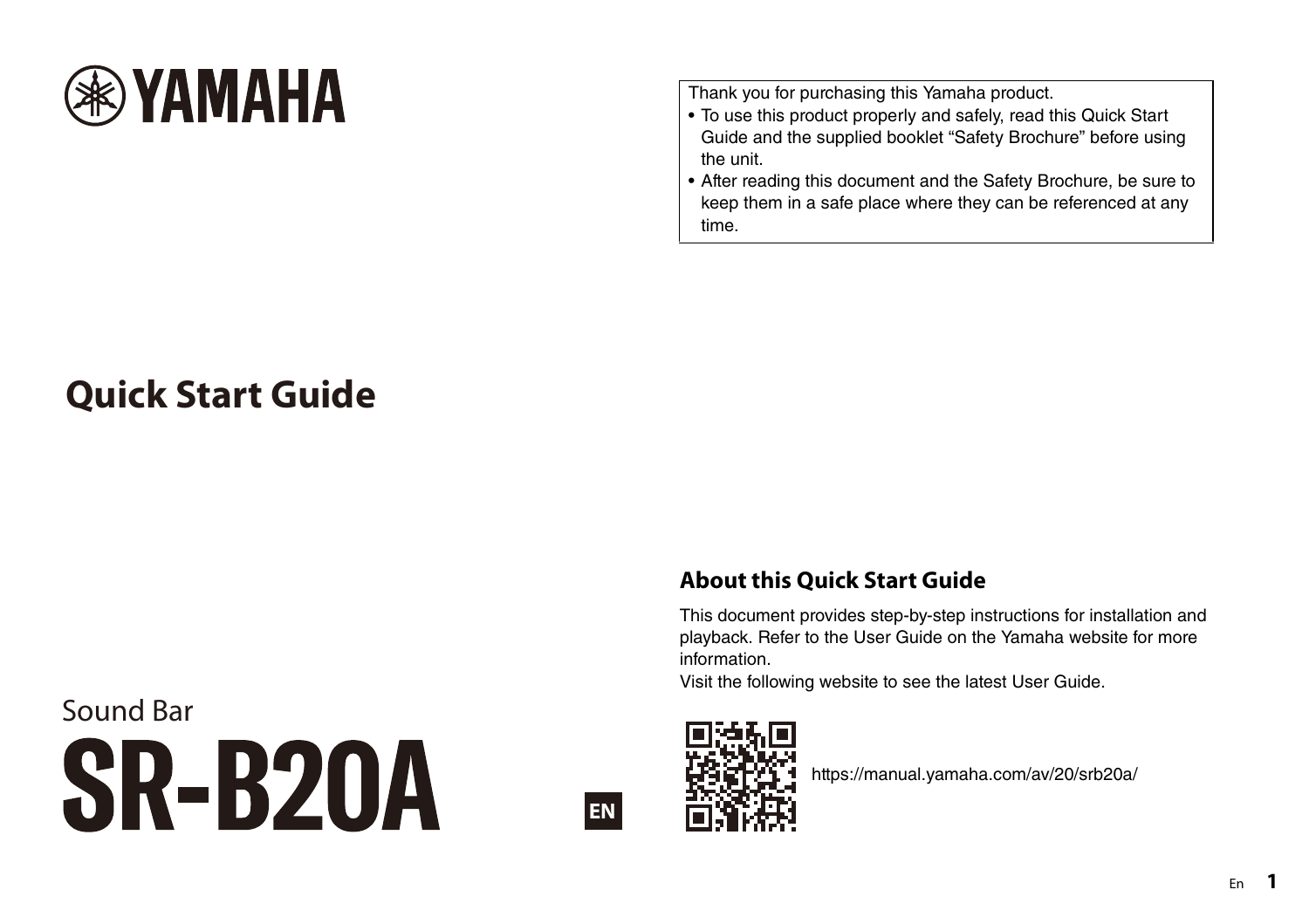# **Supplied accessories**

Make sure you have received all of the following accessories:



- 
- Quick Start Guide (this booklet)
- Safety Brochure

### **NOTE**

An HDMI cable is not included with this sound bar. Please Digital optical audio cable  $\overline{\phantom{a}}$  consider length when purchasing this cable separately.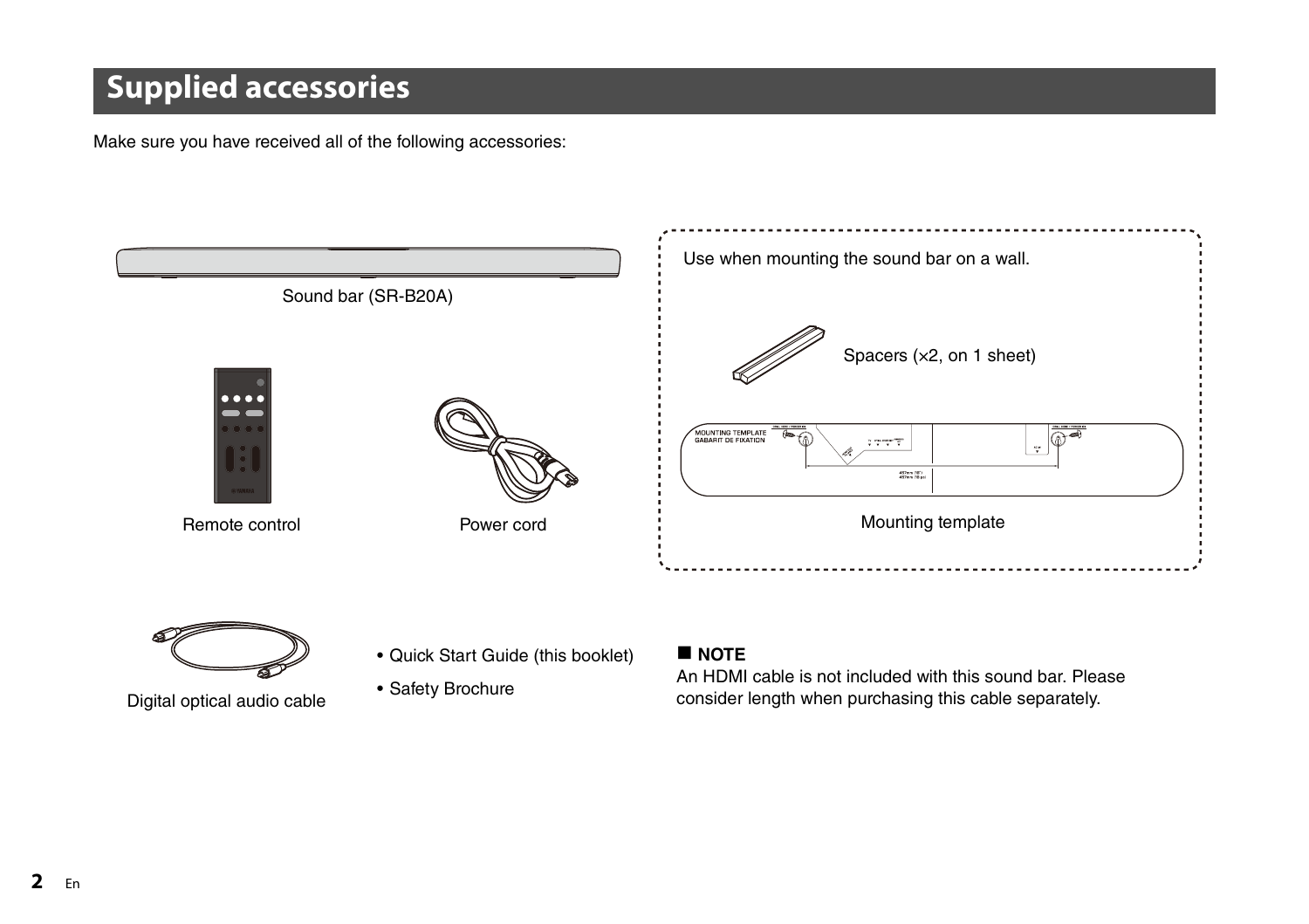# **Preparing the remote control**

Remove the battery insulating strip before attempting to use the remote control.



Battery insulating strip

### **NOTE**

A Lithium battery (CR2025) has already been inserted into the remote control.

## **Operating range of the remote control**

Use the remote control within the range shown in the following illustration:



# **Installing the sound bar**

#### **Installed on a TV stand**



#### **Wall-mounted**



Refer to the User Guide when mounting the sound bar on a wall.

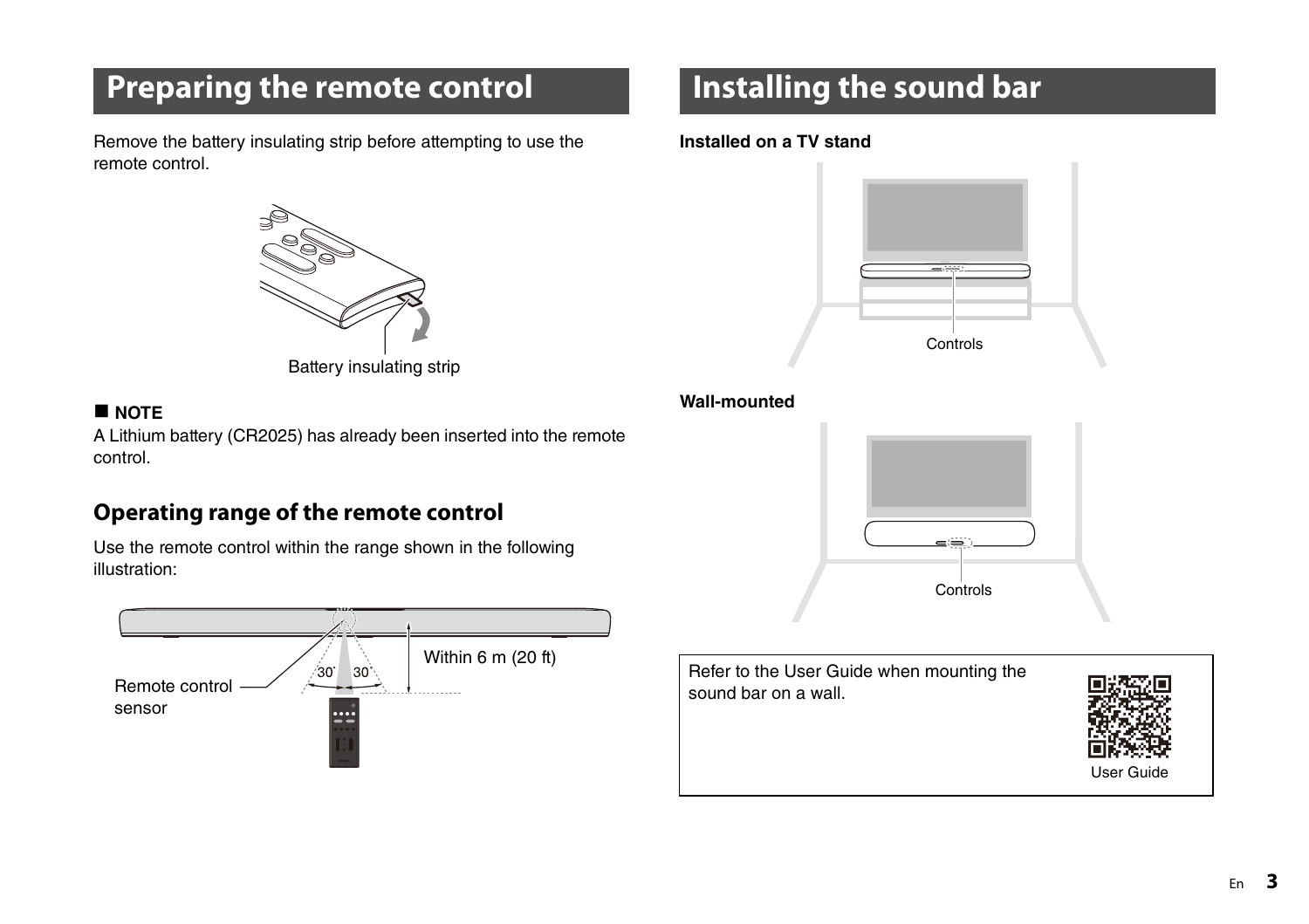# **Connecting a TV**

Depending on the type of TV, connect the TV to the sound bar as follows:



separately).

Connect the TV using an HDMI cable (sold separately) and digital optical audio cable (supplied). Be sure to use both cables to connect the TV.



Sound bar (rear)



Sound bar (rear)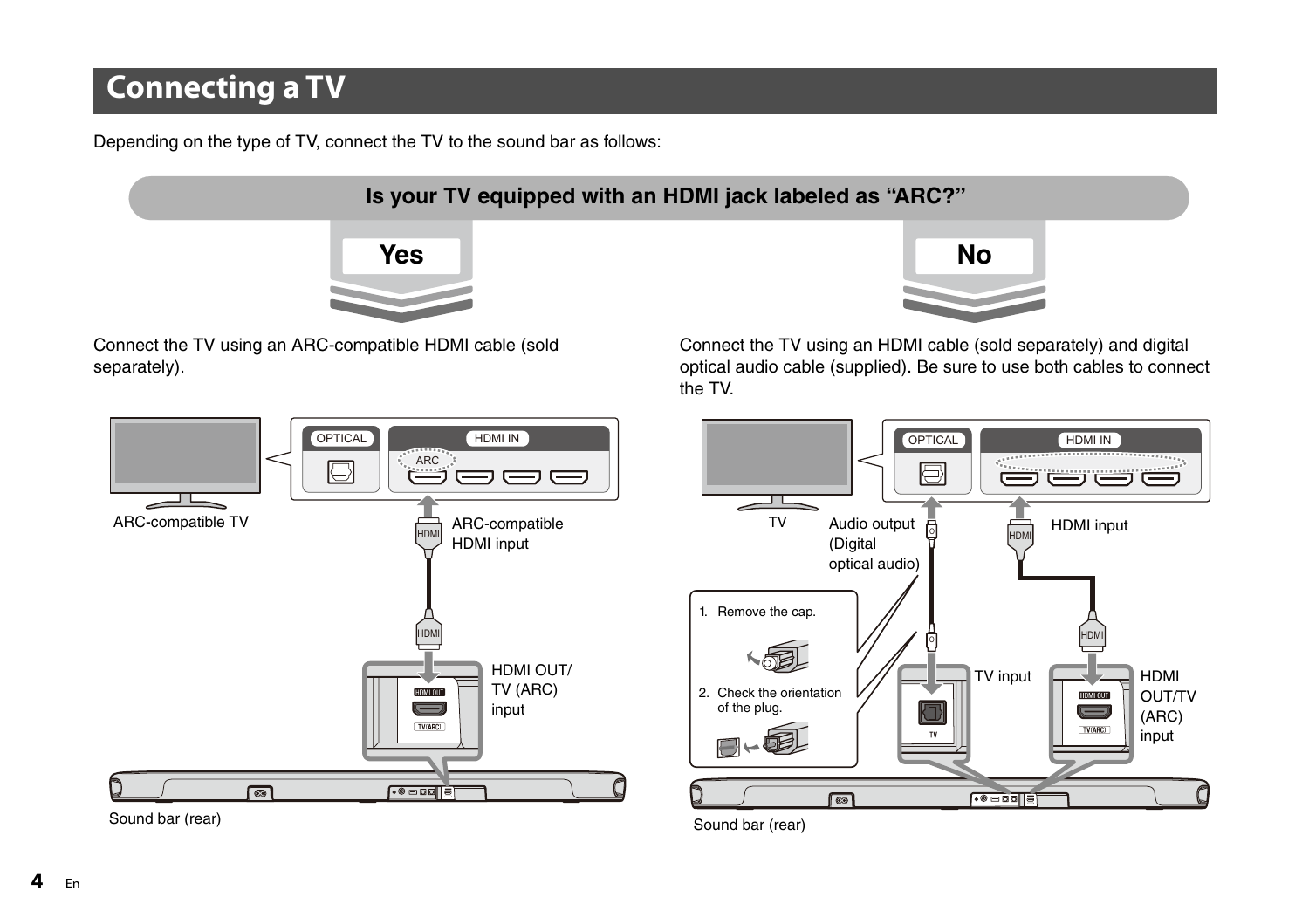### **NOTE**

- When the sound bar is connected to a TV via HDMI cable, confirm that the TV's settings are properly configured as follows:
	- The TV's HDMI Control function is enabled.
	- The TV's audio output is set to ARC. (When an ARC-compatible TV is used.)
- The TV's HDMI Control function allows for controlling the following functions using the TV's remote control:
	- **Turn the power on and off**

Both the TV and the sound bar turn on/off at the same time.

**– Volume adjustment**

The sound bar's volume can be adjusted when the TV's audio output is set to the sound bar.

## **Connecting the TV using only the digital optical audio cable (supplied)**

When the HDMI Control function is not used or the TV is not equipped with an HDMI input jack, connect the TV as follows:

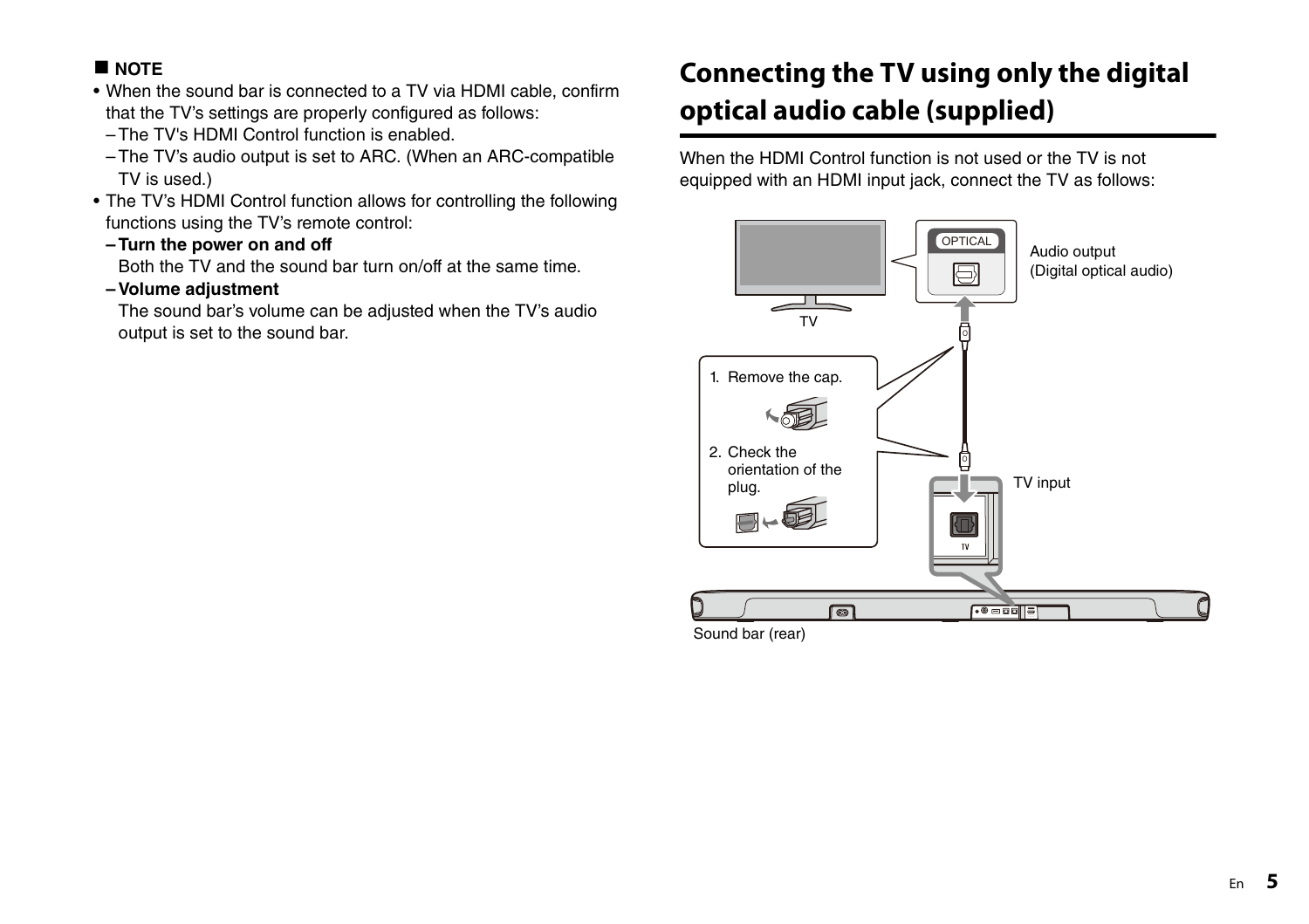# **Connecting to power**

After all connections are complete, connect the sound bar to power as follows:



Sound bar (rear)

# **Playing TV sound through the sound bar**



## **1 Turn on the TV.**

When the TV is connected to the sound bar using an HDMI cable and the HDMI Control function of the TV is enabled, the sound bar will also turn on. In this case, go to Step **4**.

## **2 Turn on the sound bar.**

Press the  $\circlearrowleft$  button on the remote control, or touch  $\circlearrowleft$  on the sound bar.

## **3 Press TV.**

**4 Press VOLUME (+/−) to adjust the volume.**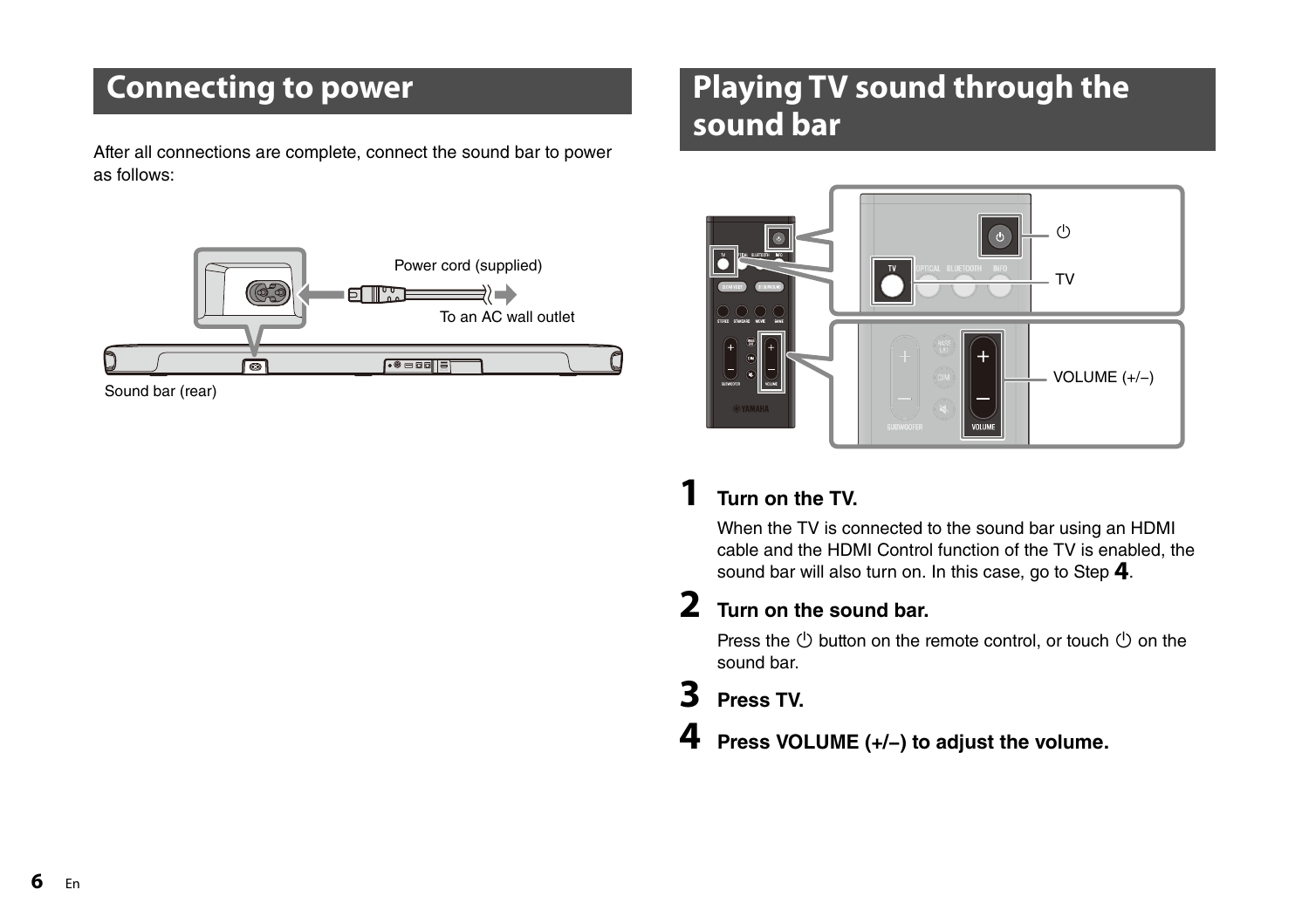# **Adjusting the sound to your preference**



### a **Listening modes based on video or audio content (Sound mode)**

The following sound modes allow you to further enhance audio performance. Select the sound mode according to your content and individual preference:

### **STANDARD**

This sound mode is the best suited for general content, such as sports, sitcoms, and reality shows. Surround playback is performed.

#### **MOVIE**

This sound mode is the best suited for movies. Surround playback is performed.

#### **GAME**

This sound mode is the best suited for video games. Surround playback is performed.

#### **STEREO**

2-channel stereo playback.

### b **Playing audio in surround sound with varying heights (3D surround)**

When the 3D surround feature is enabled, "DTS Virtual:X" (virtual 3D surround technology) allows surround sound to not only be heard from horizontal directions, but also from varying heights. Press 3D SURROUND to enable or disable the 3D surround feature.

### **Enhance human voices (Clear Voice)**

Human voices can be easier to hear when Clear Voice is enabled. The function is recommended for movies or dramas that use a lot of background music and sound effects. Press CLEAR VOICE to enable or

disable this feature.



Flashes one time: disabled

### d **Enjoying enhanced bass sound (Bass Extension)**

Bass sound is enhanced and becomes more powerful when the bass extension feature is enabled.

Press BASS EXT to enable or disable this feature.



Flashes three times: enabled Flashes one time: disabled

### **NOTE**

The default settings are as follows: **Sound mode:** STANDARD **3D surround:** Enabled **Clear Voice:** Disabled **Bass Extension:** Enabled